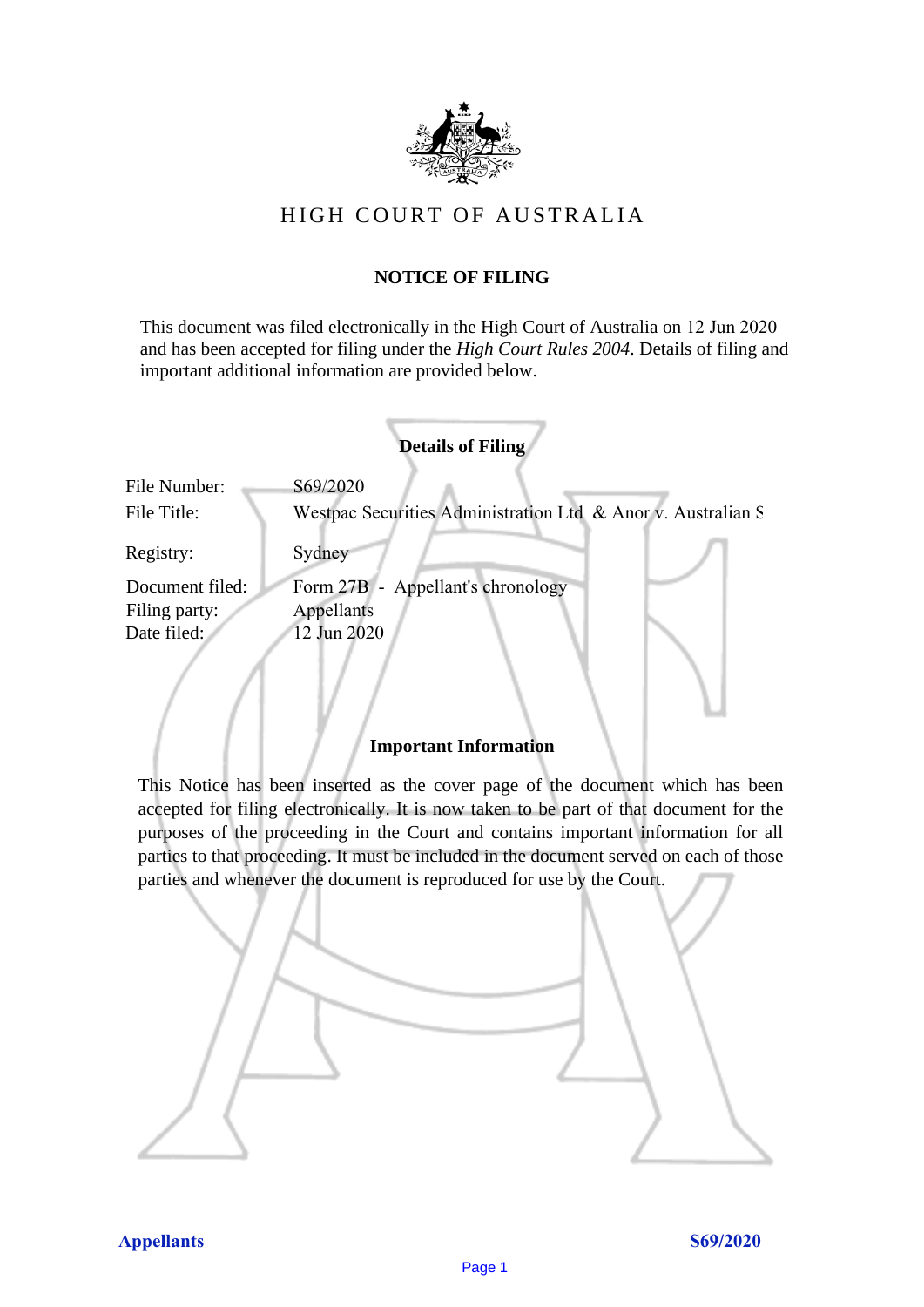# IN THE HIGH COURT OF AUSTRALIA SYDNEY REGISTRY

#### **BETWEEN:** WESTPAC SECURITIES ADMINISTRATION LTD ACN 000 049 472

First Appellant

BT FUNDS MANAGEMENT LTD ACN 002 916 458

Second Appellant

and

## AUSTRALIAN SECURITIES AND INVESTMENTS COMMISSION Respondent

### APPELLANTS' CHRONOLOGY

### PART I: CERTIFICATION AS TO SUITABILITY FOR PUBLICATION

This chronology is in a form suitable for publication on the internet.

## PART II: CHRONOLOGY OF PRINCIPAL EVENTS

20

 $\mathbf{r}$ 

 $\sim$ 

10

| Date        | Event -                                                                                                      | <b>Reference to Core Appeal</b><br><b>Book (CAB) or Appellants'</b><br><b>Book of Further Materials</b><br>(AFM)<br>(Page and paragraph<br>number) |
|-------------|--------------------------------------------------------------------------------------------------------------|----------------------------------------------------------------------------------------------------------------------------------------------------|
| 16 Jun 2014 | Westpac called Customer 9                                                                                    | <b>AFM 12</b>                                                                                                                                      |
| 23 Jun 2014 | Westpac called Customer 15 (first of two)                                                                    | AFM 20                                                                                                                                             |
| 23 Jul 2014 | Westpac sent Customer 1 a letter enclosing<br>her annual super statement for the year<br>ending 30 June 2014 | CAB 54 [150]<br>AFM 34                                                                                                                             |
| 11 Aug 2014 | Westpac sent Customer 1 a letter entitled "<br>let us do the legwork and you could WIN"                      | AFM 45                                                                                                                                             |
| 29 Aug 2014 | Westpac called Customer 14                                                                                   | AFM 48                                                                                                                                             |

**269/2020**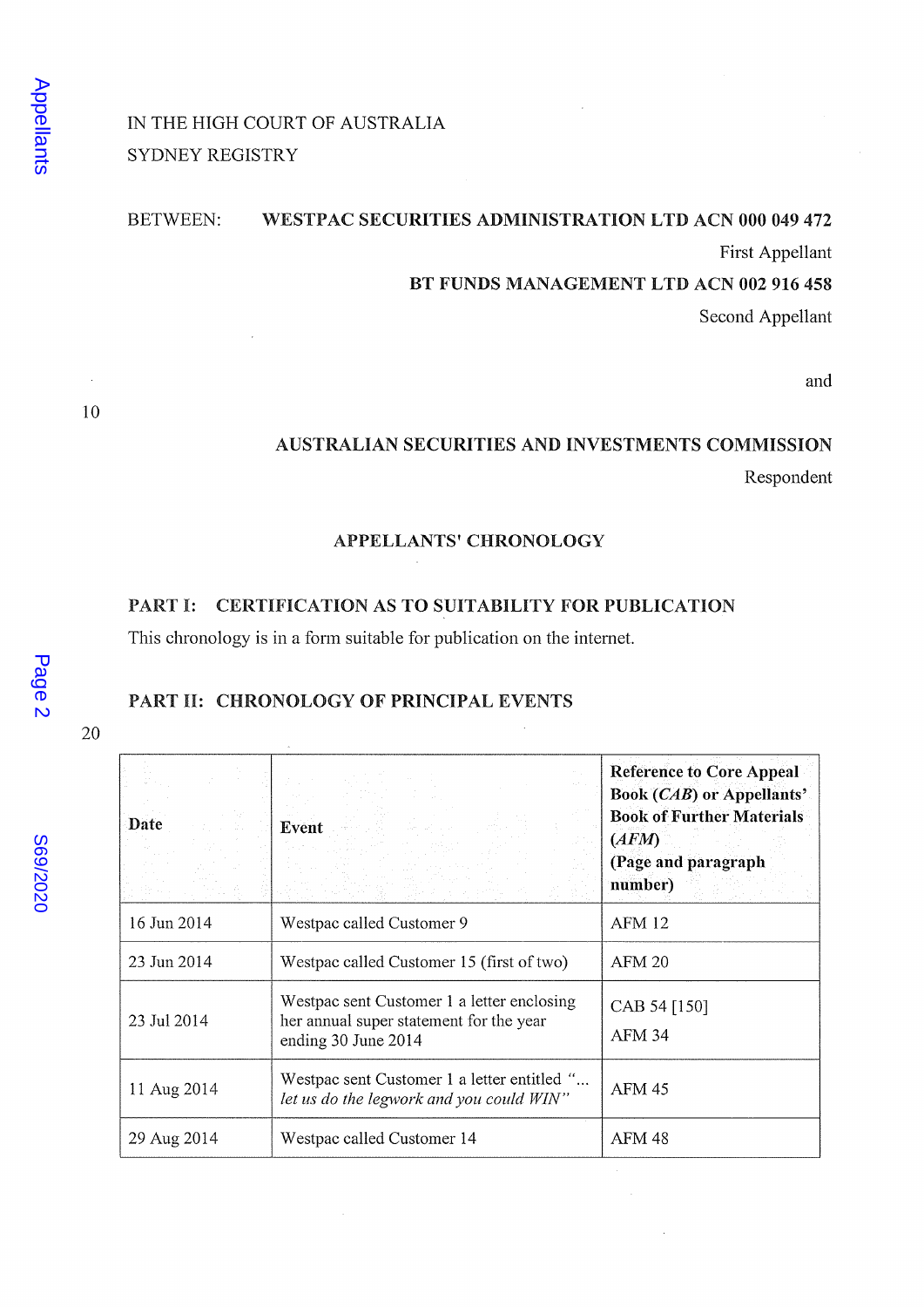$\frac{1}{2}$ 

| <b>Date</b>           | Event                                                                                  | <b>Reference to Core Appeal</b><br><b>Book (CAB) or Appellants'</b><br><b>Book of Further Materials</b><br>(AFM)<br>(Page and paragraph<br>number) |
|-----------------------|----------------------------------------------------------------------------------------|----------------------------------------------------------------------------------------------------------------------------------------------------|
| 18 Sep 2014           | Westpac called Customer 11                                                             | <b>AFM 55</b>                                                                                                                                      |
| 29 Sep 2014           | Westpac sent Customer 1 a letter providing<br>the results of the superannuation search | CAB $54 - 55$ [154]<br><b>AFM 66</b>                                                                                                               |
| 1 Oct 2014            | Westpac called Customer 2                                                              | <b>AFM 71</b>                                                                                                                                      |
| 2 Oct 2014            | Westpac called Customer 5                                                              | <b>AFM 84</b>                                                                                                                                      |
| 2 Oct 2014            | Westpac called Customer 8                                                              | <b>AFM 96</b>                                                                                                                                      |
| 3 Oct 2014<br>11:22am | Westpac called Customer 1 (first of two)                                               | CAB 55 [156]<br><b>AFM 116</b>                                                                                                                     |
| 3 Oct 2014<br>11:58am | Westpac called Customer 1 (second of two)                                              | CAB 55 [156]<br><b>AFM 122</b>                                                                                                                     |
| 3 Oct 2014            | Westpac called Customer 6                                                              | <b>AFM 132</b>                                                                                                                                     |
| 7 Oct 2014            | Westpac called Customer 4                                                              | <b>AFM 142</b>                                                                                                                                     |
| 7 Oct 2014            | Westpac called Customer 12                                                             | <b>AFM 151</b>                                                                                                                                     |
| 7 Oct 2014            | Westpac called Customer 13                                                             | <b>AFM 156</b>                                                                                                                                     |
| 15 Oct 2014           | Westpac called Customer 15 (second of two)                                             | <b>AFM 170</b>                                                                                                                                     |
| 29 Oct 2014           | Westpac called Customer 10                                                             | <b>AFM 184</b>                                                                                                                                     |
| 20 Nov 2014           | Westpac called Customer 7                                                              | <b>AFM 196</b>                                                                                                                                     |
| 22 Dec 2016           | ASIC commenced proceedings in Federal<br>Court                                         | CAB 332 [1]<br>CAB 332 [2] (index<br>references only)                                                                                              |
| 6 Feb 2017            | ASIC filed:<br>a. Amended Originating Process<br>b. Amended Concise Statement          | CAB 332 [1]<br>CAB 332 [2] (index<br>references only)                                                                                              |
| 13 Feb 2017           | ASIC filed Particulars of Claim                                                        | CAB 332 [3] (index<br>reference only)                                                                                                              |
| 2 Mar 2017            | Westpac filed:                                                                         | CAB 332 [4]                                                                                                                                        |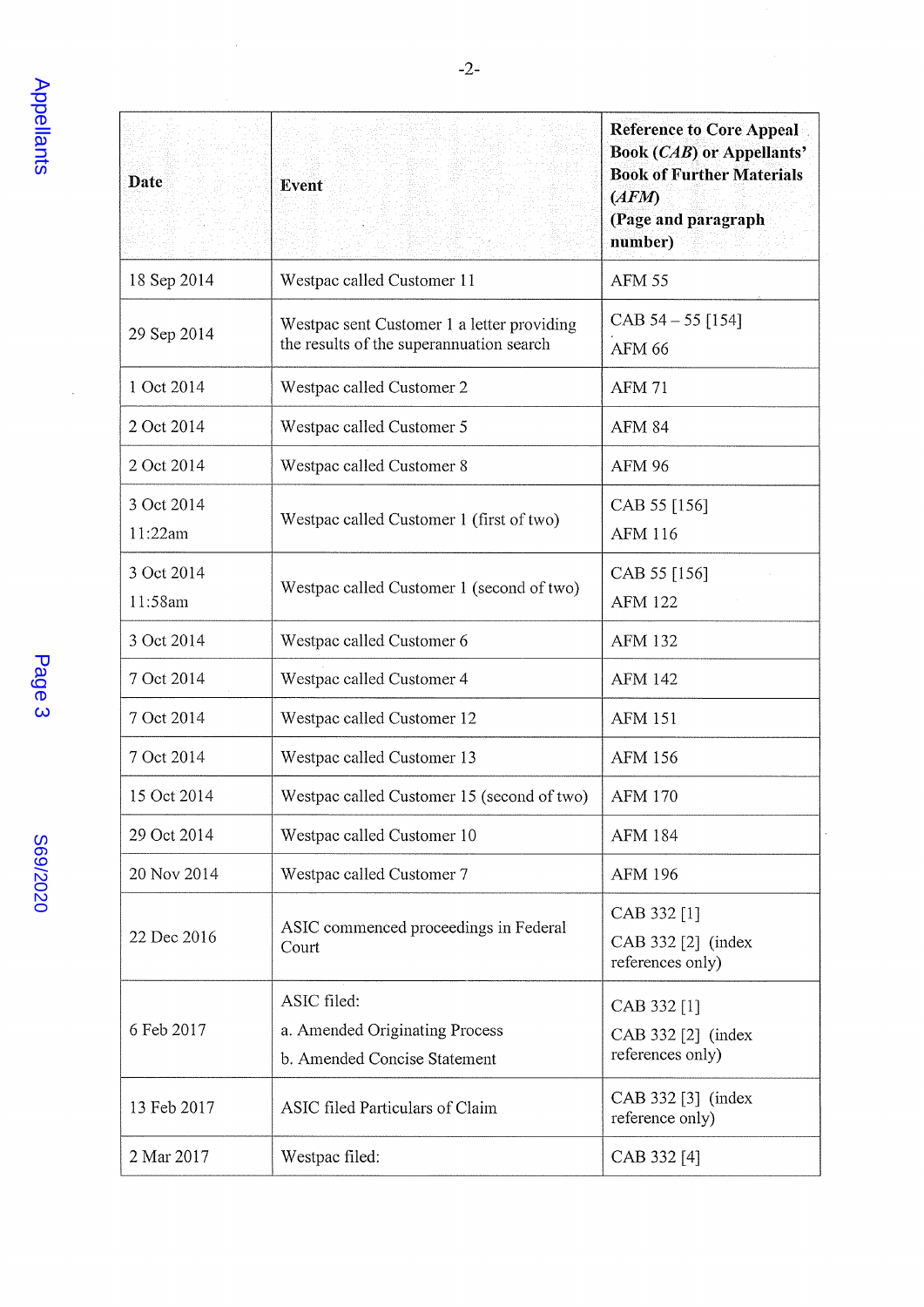| Date                           | Event                                                                                                                                                                                                               | <b>Reference to Core Appeal</b><br><b>Book (CAB) or Appellants'</b><br><b>Book of Further Materials</b><br>(AFM)<br>(Page and paragraph<br>number) |
|--------------------------------|---------------------------------------------------------------------------------------------------------------------------------------------------------------------------------------------------------------------|----------------------------------------------------------------------------------------------------------------------------------------------------|
|                                | a. Response to Amended Concise Statement                                                                                                                                                                            | CAB 332 [5] (index<br>references only)                                                                                                             |
| 5, 6, 7, 14 and 16<br>Feb 2018 | b. Response to Particulars of Claim<br>Hearing before Gleeson J                                                                                                                                                     | CAB <sub>8</sub>                                                                                                                                   |
| 21 Dec 2018                    | Gleeson J delivered judgment                                                                                                                                                                                        | $CAB 5 - 136$                                                                                                                                      |
| 7 Feb 2019                     | Gleeson J dismissed balance of proceedings,<br>save for consequential relief and any appeal                                                                                                                         | CAB 141 - 143                                                                                                                                      |
| 15 Feb 2019                    | ASIC filed Notice of Appeal in Full Federal<br>Court                                                                                                                                                                | CAB 144-150                                                                                                                                        |
| 1 Mar 2019                     | Westpac filed:<br>a. Notice of Cross-Appeal<br>b. Notice of Contention<br>in Full Federal Court                                                                                                                     | CAB 151-156                                                                                                                                        |
| 15 Mar 2019                    | ASIC filed Notice of Contention in relation<br>to the Cross-Appeal in Full Federal Court                                                                                                                            | CAB 157-161                                                                                                                                        |
| 25 Jul 2019                    | Westpac filed Amended Notice of<br>Contention in Full Federal Court                                                                                                                                                 | $CAB 162 - 166$                                                                                                                                    |
| 26-27 Aug 2019                 | Hearing of the appeal before the Full Court<br>of the Federal Court of Australia (Allsop CJ,<br>Jagot and O'Bryan JJ)                                                                                               | <b>CAB 170</b>                                                                                                                                     |
| 28 Oct 2019                    | Full Court of the Federal Court of Australia<br>delivered judgment and made orders in<br><b>Australian Securities and Investments</b><br>Commission v Westpac Securities<br>Administration Limited [2019] FCAFC 187 | $CAB 167 - 321$                                                                                                                                    |
| 12 Nov 2019                    | Full Court of the Federal Court of Australia<br>made final orders                                                                                                                                                   | CAB 325 - 329                                                                                                                                      |
| 25 Nov 2019                    | Westpac filed application for special leave to<br>appeal to the High Court of Australia                                                                                                                             | <b>CAB 357</b>                                                                                                                                     |
| 4 May 2020                     | The High Court of Australia (Kiefel CJ and<br>Keane J) granted special leave to appeal                                                                                                                              | $CAB 356 - 357$                                                                                                                                    |